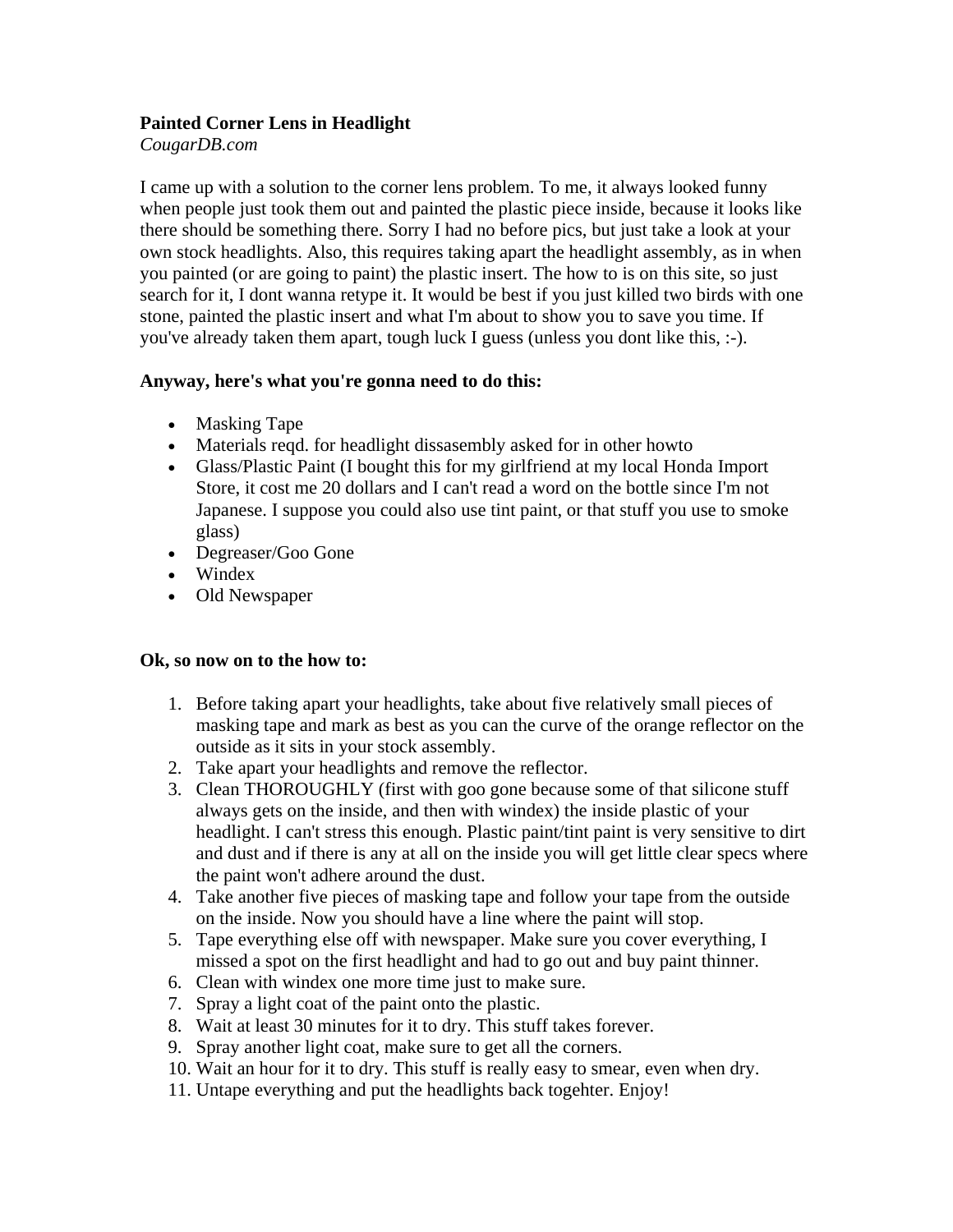note: If you paint and on the first coat notice those little clear spots, its not that huge a deal, just spray windex on and wipe everything off. It comes off easily when wet, just make sure to get it all out or it will be uneven. Also, I used the rest of the paint to make two unpainted turn bulbs purple. It wasn't as dark as she would have liked, but it still looks cool.

Hope you guys like this! Check out the pics to see what it will look like afterwards, although I doubt anybody will be using purple. :-)

I had to use purple bulb parking lights cuz the white was showing through the sides and made the purple turn signal look orangy. So you probably want to get a colored parking bulb to match.

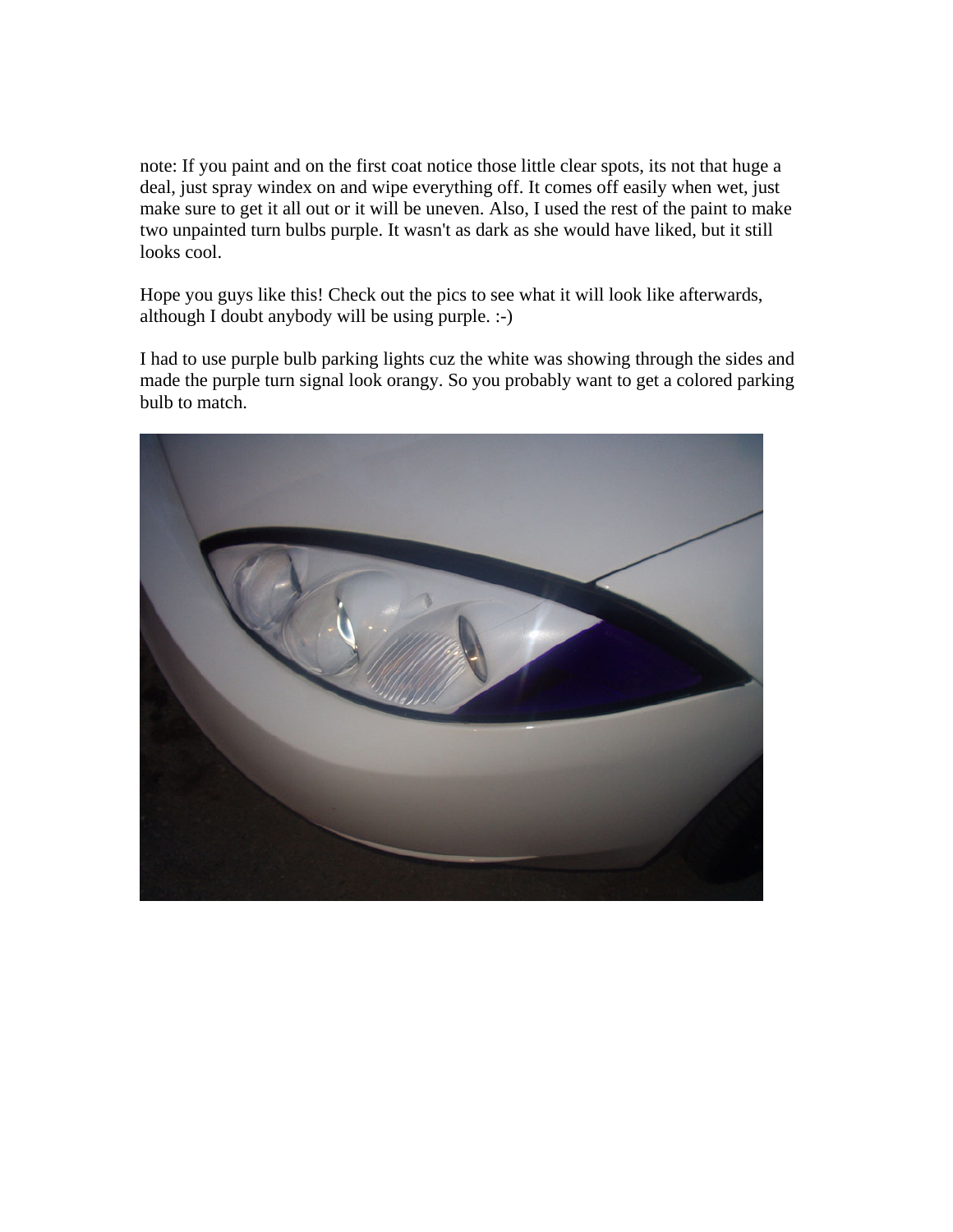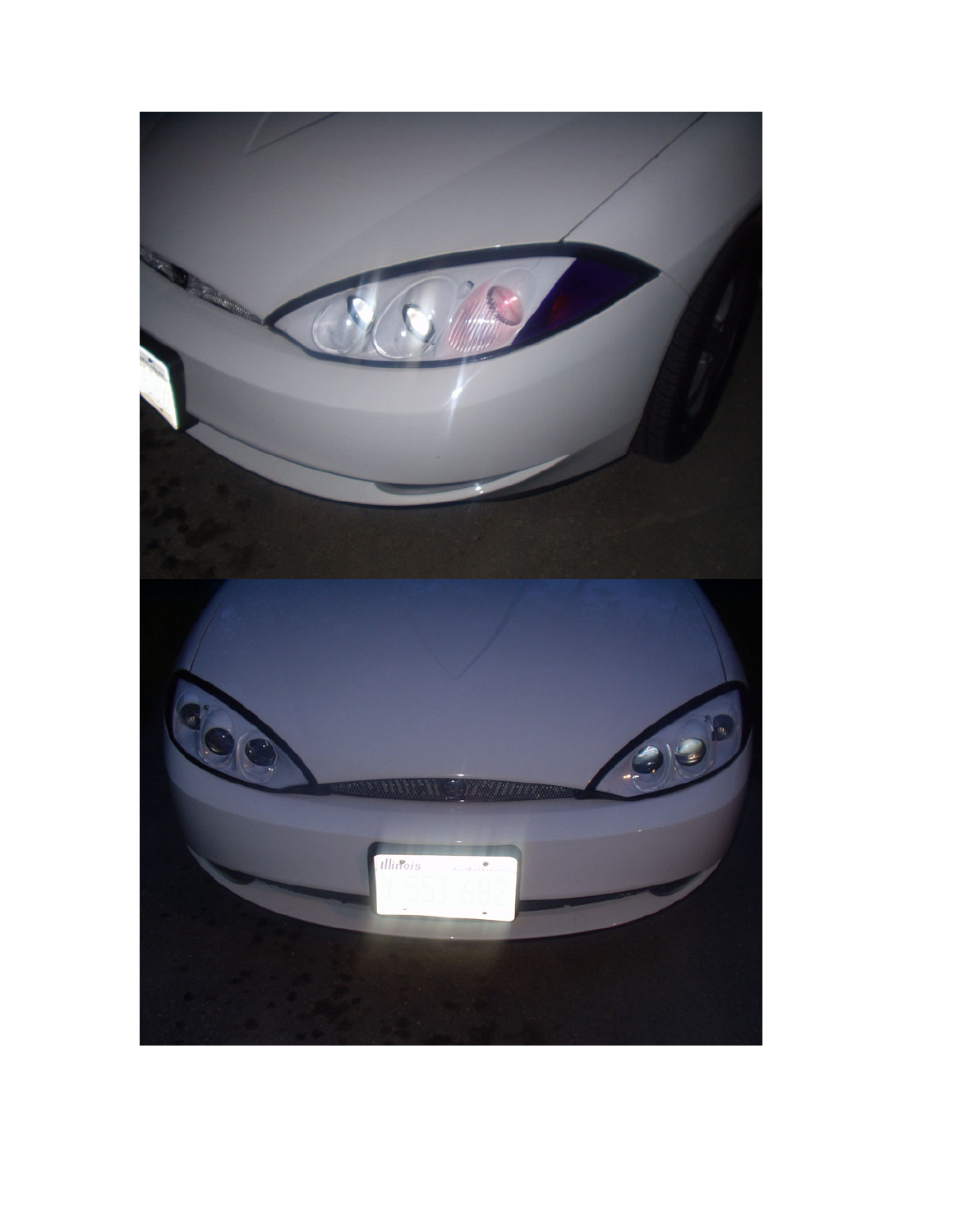